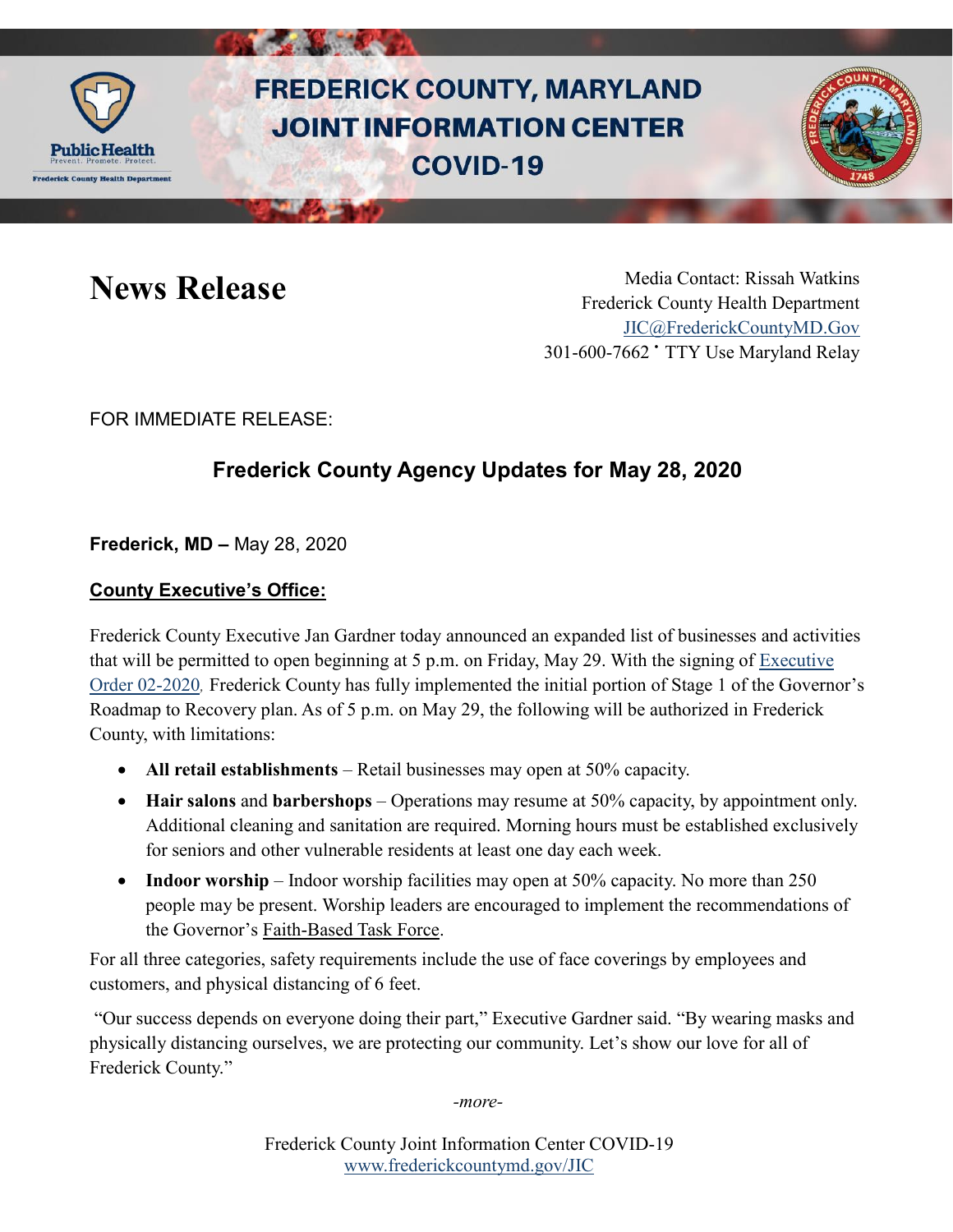

#### **Page 2/JIC**

During her public information briefing, Executive Gardner challenged community leaders and others to join her campaign called #LoveFrederick. The public is #L©veFrederick encouraged to share how they are protecting their friends, neighbors, employees, and others with social media posts tagged with #LoveFrederick.

For changes to County services, see [FrederickCountyMD.gov/coronavirus.](https://www.frederickcountymd.gov/8071/Coronavirus---COVID-19-Resources)

Business resources can be found at [DiscoverFrederickMD.com/covid-19.](http://www.discoverfrederickmd.com/covid-19)

### **Health Department:**

The Health Department is now reporting that 1851 (+24 in 24hrs) residents have tested positive for COVID-19, 107 (+1 in 24hrs) people have died, and 1148 (+45 in 24hrs) people have been released from isolation. For more statistics, please visit [http://FrederickCountyMD.gov/COVIDstats.](http://frederickcountymd.gov/COVIDstats)

As we move into fully implementing Stage 1 of the Road to Recovery, let's remember that we're in this together and we all have a part to play. Everyone should still be washing hands often, wearing a face cover, and keeping physically distant. Thank you for doing your part!

#### **Frederick County Public Libraries:**



Frederick County Public Libraries (FCPL) will begin a tiered reopening on June 1, 2020. This approach adheres to guidance from county and state health officials and puts the health and safety of our community and library staff first.

On June 1, we will enter phase one of our tiered reopening by launching curbside service. This new service will be available by appointment and for materials already on hold. Visit fcpl.org/curbside to book an appointment and learn more. During this phase, staff will be available during a modified schedule to answer phones for all inquiries, but our buildings will remain closed to visitors.

For phase one, we will also reopen bookdrops for the return of library materials. However, overdue fines will not be charged during phase one, so if customers want to keep library materials at home, they are encouraged to do so.

-*more-* 

Frederick County Joint Information Center COVID-19 [www.frederickcountymd.gov/JIC](https://frederickcountymd.gov/JIC)